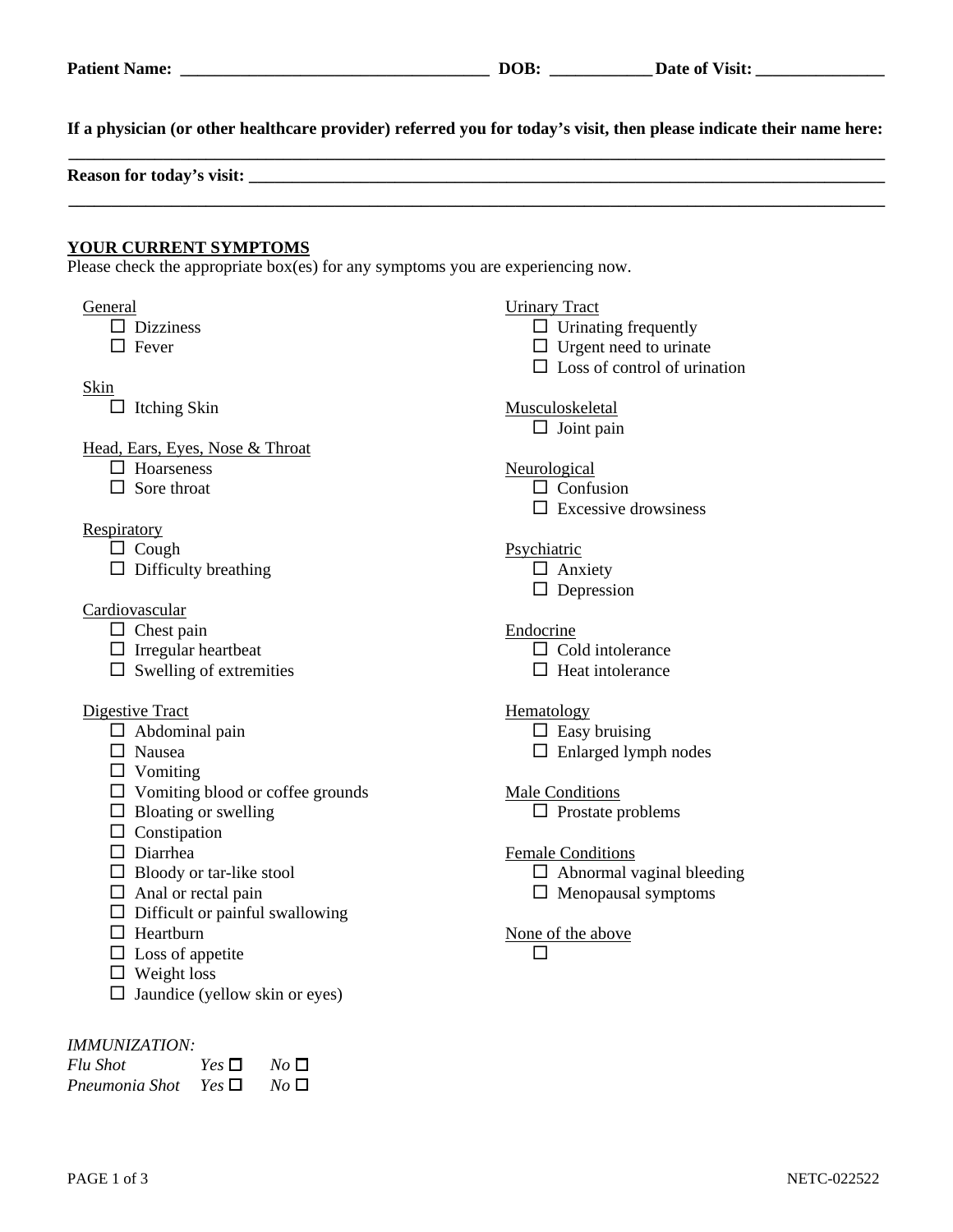## **YOUR PERSONAL MEDICAL HISTORY**

Please check the appropriate box(es) for your past or ongoing medical conditions.

- $\Box$  Allergic rhinitis  $\Box$  Anticoagulation (blood thinner therapy)  $\Box$  Anxiety/depression Asthma  $\Box$  Barrett's esophagus  $\Box$  Bleeding disorder  $\Box$  Blood clots (location in body ) □ Breast cancer  $\Box$  Celiac disease or sprue  $\Box$  Chronic renal failure syndrome □ Colon cancer  $\Box$  Colon polyps  $\Box$  Congestive heart failure  $\Box$  Coronary artery disease  $\Box$  Coronary artery stent placement  $\Box$  Crohn's disease  $\square$  Diabetes mellitus  $\square$  Dialysis (peritoneal or hemodialysis)  $\square$  Diverticulosis  $\square$  Diverticulitis (infected diverticulosis)  $\square$  Emphysema  $\Box$  Esophageal cancer  $\square$  Esophageal reflux disease (GERD)  $\square$  Esophageal varices  $\Box$  Fatty liver  $\Box$  Gallbladder stones or disease  $\Box$  Gastritis  $\Box$  Glaucoma  $\Box$  Gout  $\Box$  Hemorrhoids  $\Box$  Hepatitis (type, if known )  $\Box$  Hiatal hernia  $\Box$  History of Helicobacter pylori infection  $\Box$  High blood pressure or hypertension  $\Box$  High cholesterol  $\Box$  HIV (human immunodeficiency virus)  $\Box$  Home oxygen  $\Box$  Hyperthyroidism  $\Box$  Hypothyroidism  $\Box$  Insulin therapy  $\Box$  Iron deficiency anemia  $\Box$  Irritable bowel syndrome  $\square$  Lactose intolerance  $\Box$  Liver cancer  $\Box$  Lung cancer  $\square$  Lymphoma  $\Box$  Osteoporosis  $\Box$  Pancreatitis  $\square$  Pancreatic cancer  $\Box$  Personal history of bowel obstruction  $\Box$  Prostate cancer  $\Box$  Radiation therapy for prostate cancer  $\Box$  Rheumatoid arthritis  $\square$  Schizophrenia  $\Box$  Seizure disorder  $\Box$  Sleep apnea (do you require C-PAP \_\_\_\_\_\_\_)  $\Box$  Stomach or duodenal ulcer  $\Box$  Stroke (cerebrovascular accident)  $\Box$  TIA (transient ischemic attack)  $\Box$  TB (tuberculosis)  $\Box$  Ulcerative colitis  $\Box$  Valvular heart disease  $\Box$  None of the above
- **SOCIAL HISTORY**

Please check the appropriate box(es) for your social history that applies.

Tobacco:

**FAMILY HISTORY**

Cigarettes: \_\_\_\_\_\_\_\_\_Day

 $\Box$  Never smoked

| Please check the appropriate box(es) for any important medical disorders that could be inherited from |  |
|-------------------------------------------------------------------------------------------------------|--|
| your close family member relationships (such as father, mother, sister or brother).                   |  |

Please list family member: disease

|         | Heart |
|---------|-------|
| disease |       |

Use of recreational drugs or substances (Name of substance or drug):

Alcohol: Yes  $\Box$  No  $\Box$